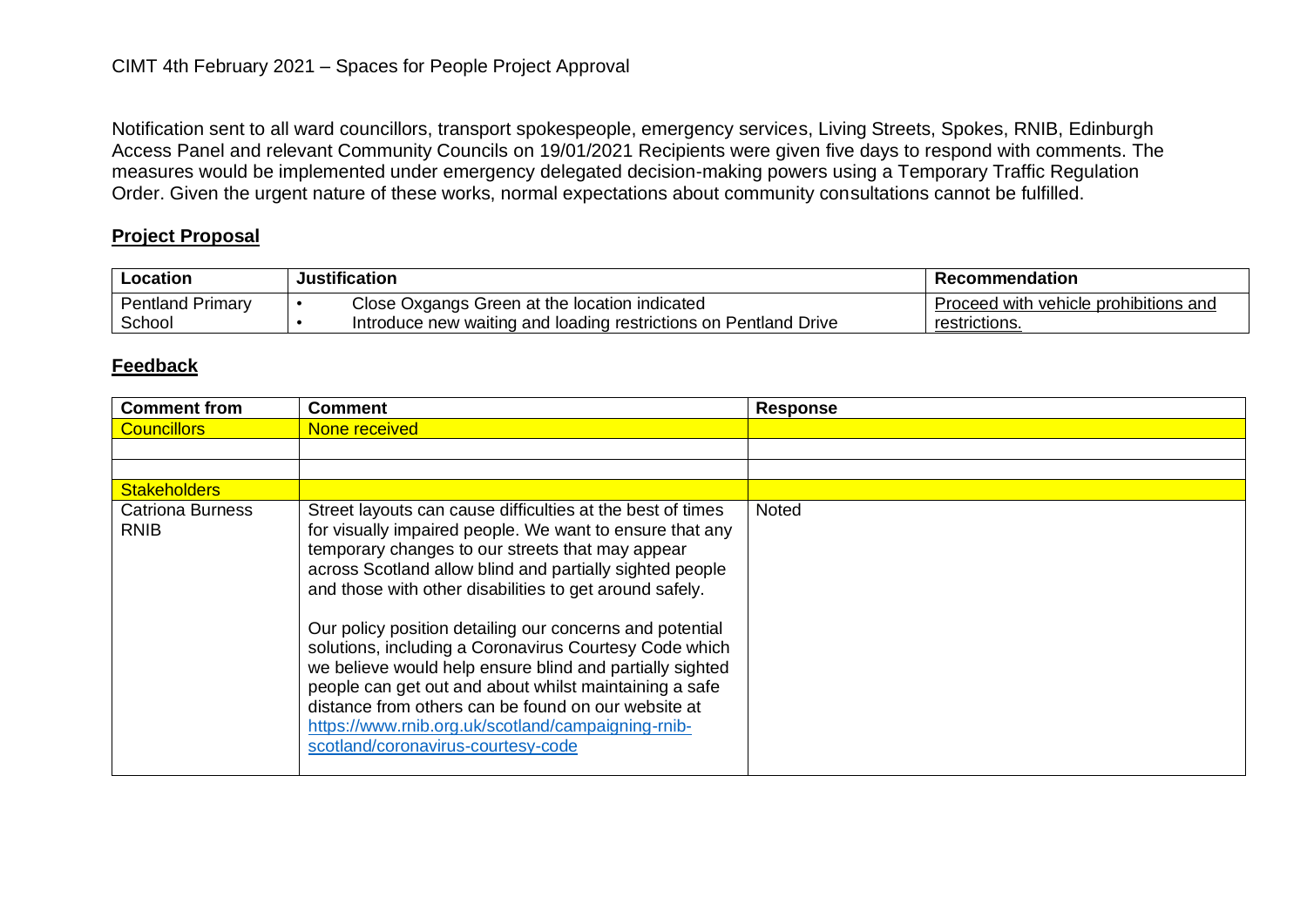| Spokes | We are pleased by the proposals put forward but we<br>have some concerns. There are no measures on<br>Oxgangs Bank where parking is sometimes dangerous<br>and also we have concerns about through traffic which<br>runs past the main entrance to the school and affects the                                                                                                                                            | Noted – we will look at this as part of the review and will liaise<br>with the school. |
|--------|--------------------------------------------------------------------------------------------------------------------------------------------------------------------------------------------------------------------------------------------------------------------------------------------------------------------------------------------------------------------------------------------------------------------------|----------------------------------------------------------------------------------------|
|        | routes to school for most pupils, and we urge the council<br>to review our detailed comments carefully.                                                                                                                                                                                                                                                                                                                  |                                                                                        |
| Spokes | We agree the designed closure on Oxgangs Green will<br>allow pupils and parents some space for social<br>distancing on the remaining section of the road. We'd<br>like to draw attention to our points about through traffic<br>from Oxgangs Green which does compromise safety<br>around the school.                                                                                                                    | Noted                                                                                  |
| Spokes | The waiting and loading restrictions on Pentland Drive<br>are quite limited and we have doubts that they will be<br>enforced. Within the cul de sac there are some spaces<br>intended for drop off /pick up but there is sometimes<br>troublesome parking around the green roundabout.<br>Again we doubt that restrictions there would be observed<br>without enforcement.                                               | Note d-enforcement will be carried out as and when resources<br>allow.                 |
| Spokes | There is a long-standing problem with school drop-off<br>parking in Oxgangs Bank extending up the hill off the<br>map. This is sometimes very dangerous to children<br>walking and in a street with many pensioner houses<br>could have have consequences for other residents. We<br>believe steps should be taken to prevent dangerous<br>parking there and this should be part of the SfP<br>measures for Pentland PS. | Noted – we will look at this as part of the review and will liaise<br>with the school. |
| Spokes | There is a parking area close to the Oxgangs Broadway<br>that could be used rather than Oxgangs bank and only a<br>short walk from the path to school.                                                                                                                                                                                                                                                                   | Noted                                                                                  |
| Spokes | There have been long term safety issues caused by the<br>well-used ratrun that starts at Oxgangs Green and allows<br>traffic to bypass the Greenbank Crossroads and arrive<br>on A702 especially via Pentland View but also Comiston                                                                                                                                                                                     | Noted                                                                                  |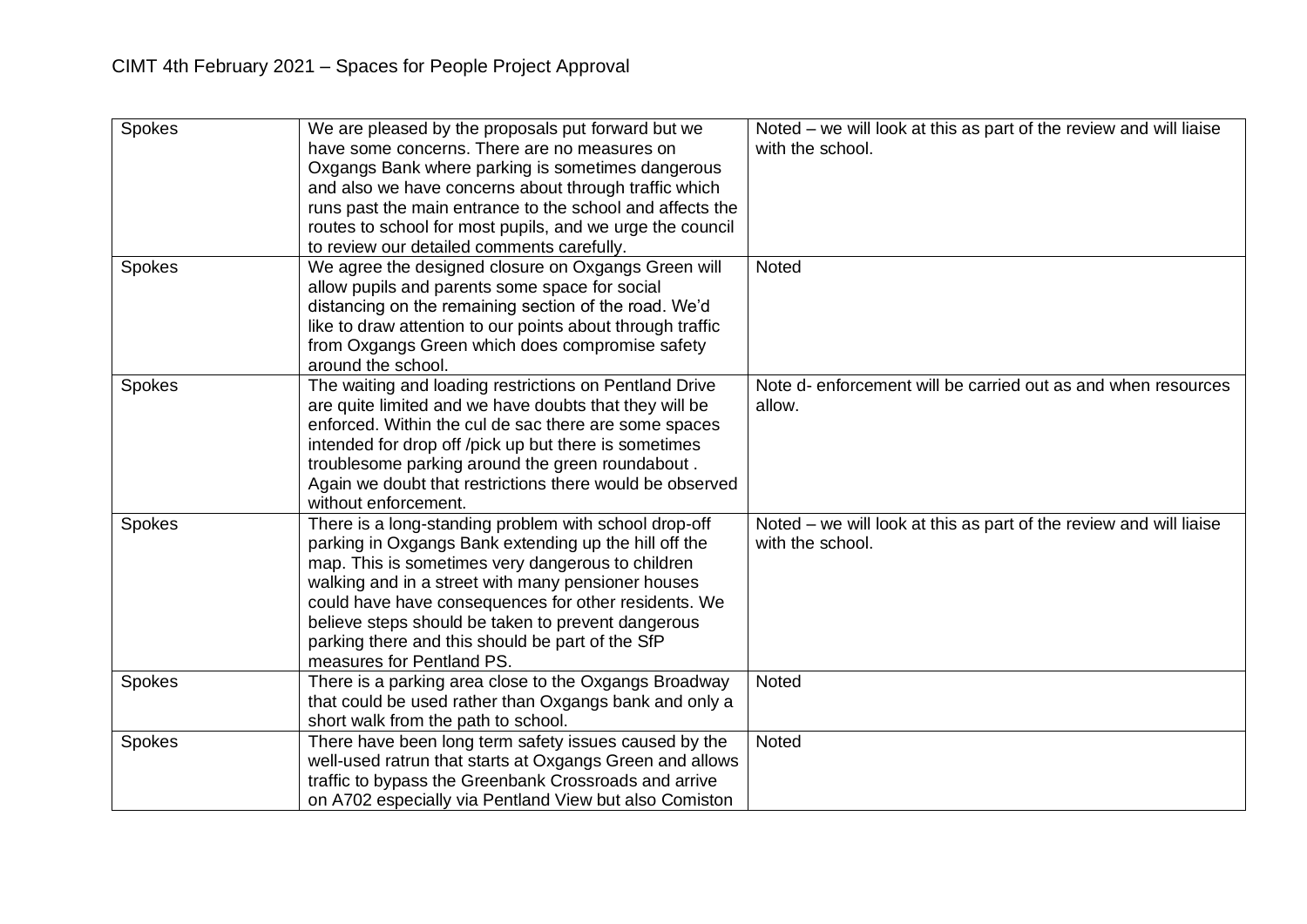| Spokes                                                                 | View. Impatient drivers don't pay proper attention to the<br>young pedestrians, scooters and cyclist making their way<br>to school especially from SwanSpring Avenue along<br>Oxgangs Hill, along Oxgangs Green and at the entrance<br>of Pentland View from Buckstone Terrace (A702).<br>We would like to see more attention paid, soon if not<br>now, to preventing through traffic with a well designed<br>model filter. Not only with this make the school routes<br>safer, but this in turn might increase the number of pupils<br>who arrive on foot/ scooter/cycle perhaps | <b>Noted</b>                                                                                                                                                                     |
|------------------------------------------------------------------------|-----------------------------------------------------------------------------------------------------------------------------------------------------------------------------------------------------------------------------------------------------------------------------------------------------------------------------------------------------------------------------------------------------------------------------------------------------------------------------------------------------------------------------------------------------------------------------------|----------------------------------------------------------------------------------------------------------------------------------------------------------------------------------|
| <b>Community Council</b>                                               | unaccompanied by parents                                                                                                                                                                                                                                                                                                                                                                                                                                                                                                                                                          |                                                                                                                                                                                  |
| Norman Tinlin on<br>behalf of Fairmilehead<br><b>Community Council</b> | Parents from the Fairmilehead Community Council area<br>have children at Pentland Primary and Pentland Drive is<br>within our boundary.<br>Can you please clarify how you intend to close Oxgangs<br>Green and prohibit vehicles except for residents, school                                                                                                                                                                                                                                                                                                                     | The measures will initially be introduced using temporary traffic<br>management and then switched to planters and more semi-<br>permanent measures as resources become available |
|                                                                        | staff and deliveries?                                                                                                                                                                                                                                                                                                                                                                                                                                                                                                                                                             |                                                                                                                                                                                  |
| Norman Tinlin on<br>behalf of Fairmilehead<br><b>Community Council</b> | Is it residents in all of Oxgangs Green or only those on<br>the southern part up to the school?                                                                                                                                                                                                                                                                                                                                                                                                                                                                                   | Only those within the area of the vehicle prohibition.                                                                                                                           |
| Norman Tinlin on<br>behalf of Fairmilehead<br><b>Community Council</b> | What new waiting and loading restrictions are envisaged<br>for Pentland Drive, their extent and hours of operation.                                                                                                                                                                                                                                                                                                                                                                                                                                                               | The extents were as shown within the plan and will be double<br>yellows to improve visibility for pedestrians.                                                                   |
| Norman Tinlin on<br>behalf of Fairmilehead<br><b>Community Council</b> | What is the urgency for the proposals?                                                                                                                                                                                                                                                                                                                                                                                                                                                                                                                                            | We are modifying the road layout to give parents and carers<br>sufficient space to physically distance whilst the transmission of<br>the Covid 19 virus remains a threat.        |
|                                                                        |                                                                                                                                                                                                                                                                                                                                                                                                                                                                                                                                                                                   |                                                                                                                                                                                  |
|                                                                        |                                                                                                                                                                                                                                                                                                                                                                                                                                                                                                                                                                                   |                                                                                                                                                                                  |
| <b>Public</b>                                                          |                                                                                                                                                                                                                                                                                                                                                                                                                                                                                                                                                                                   | Noted - we will liaise with the school.                                                                                                                                          |
|                                                                        | Can i ask why no provision is being considered for<br>Oxgangs Bank, being that it is always a very busy<br>entrance to the school?                                                                                                                                                                                                                                                                                                                                                                                                                                                |                                                                                                                                                                                  |